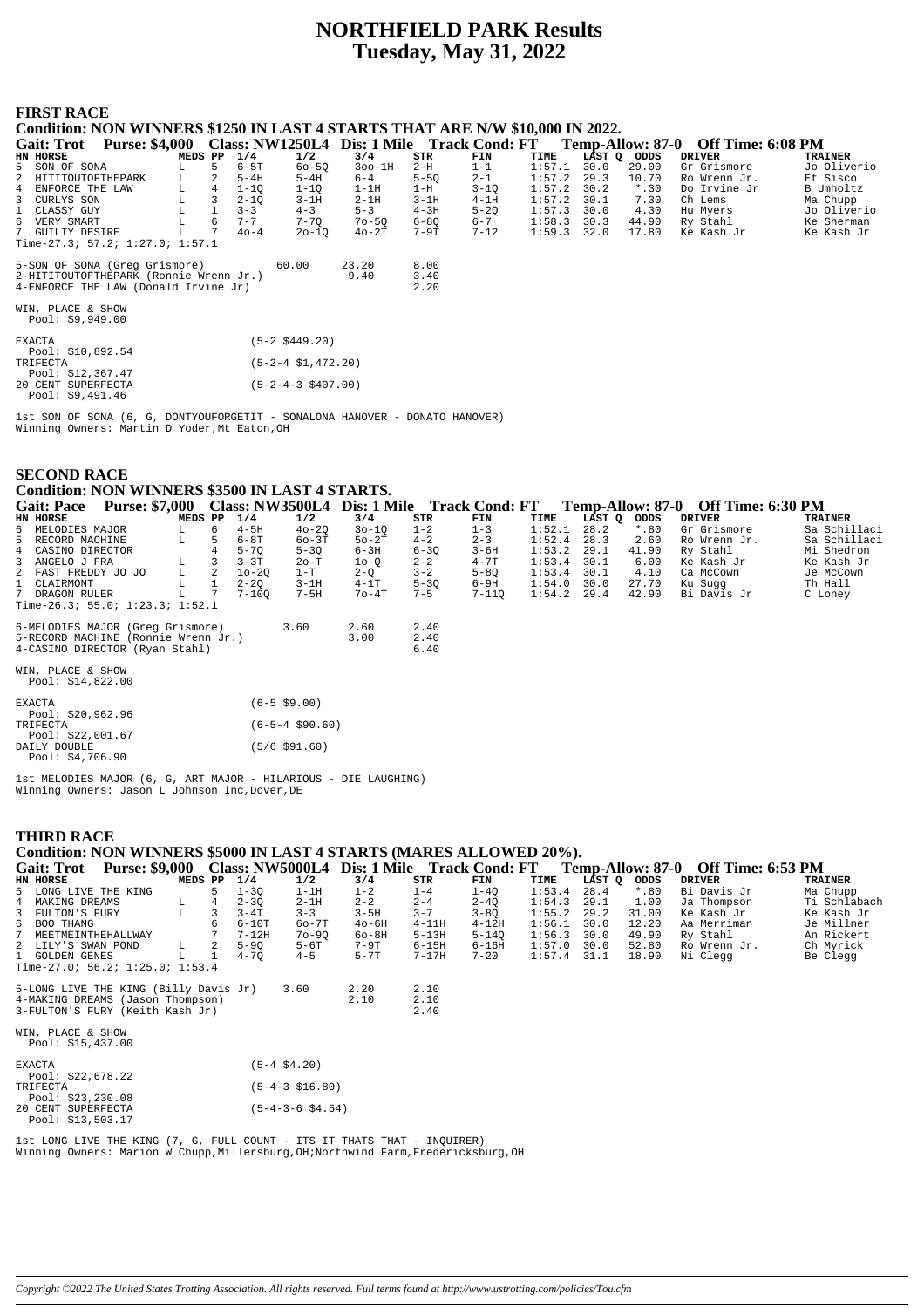#### **FOURTH RACE**

**Condition: NON WINNERS \$1250 IN LAST 4 STARTS THAT ARE N/W \$10,000 IN 2022. AE: N/W OF \$250 PER START IN 2022 OR N/W OF A PARIMUTUEL RACE IN 2021-`22. AE: CLAIMING \$5000 (WITH ALLOWANCES) THAT ARE N/W \$2250 IN LAST 4 STARTS. (S.A. NO TAG).**

|               | <b>Gait: Pace</b>  | <b>Purse: \$4,000</b>               |         |    |          |                        | Class: NW1250L4 Dis: 1 Mile Track Cond: FT |           |           |        |        |         | Temp-Allow: 87-0 Off Time: 7:17 PM |                |
|---------------|--------------------|-------------------------------------|---------|----|----------|------------------------|--------------------------------------------|-----------|-----------|--------|--------|---------|------------------------------------|----------------|
|               | HN HORSE           |                                     | MEDS PP |    | 1/4      | 1/2                    | 3/4                                        | STR       | FIN       | TIME   | LAST Q | ODDS    | <b>DRIVER</b>                      | <b>TRAINER</b> |
|               | 2 IRISH PRINCE     |                                     | L       | 2  | $2-1T$   | $2 - 2$                | $2 - 10$                                   | $2 - 2$   | $1 - 1$   | 1:53.1 | 29.4   | 2.80    | Ku Sugg                            | B Umholtz      |
|               | 5 HEEZ ORL BLACK N |                                     | L       | 5  | $1-1T$   | $1 - 2$                | $1 - 10$                                   | $1 - 2$   | $2 - 1$   | 1:53.2 | 30.1   | 1.40    | Bi Davis Jr                        | C Loney        |
|               | 3 WANDERER         |                                     | L       |    | $3 - 30$ | $3 - 40$               | $3 - 3T$                                   | $3 - 4H$  | $3 - 3H$  | 1:53.4 | 29.4   | 21.80   | Ju Irvine                          | Ju Irvine      |
| $\mathbf{1}$  | STRIKING REALITY   |                                     | г       |    | $4-4T$   | $4-5T$                 | $40 - 60$                                  | $4 - 7H$  | $4-5T$    | 1:54.2 | 30.0   | $*1.10$ | Aa Merriman                        | Bi Rhoades     |
|               | 6 PARTY'S JET      |                                     | L       | -6 | $6 - 7H$ | $60-8T$                | $60 - 7T$                                  | $5 - 8$   | 5-6T      | 1:54.3 | 29.4   | 72.90   | Ry Stahl                           | St Weiss       |
| $7^{\circ}$   | WHEATLEY WILDCAT   |                                     | L       | 7  | $7-9H$   | $7-10H$                | $7-9T$                                     | $6 - 12$  | $6 - 130$ | 1:55.4 | 30.3   | 40.60   | Ni Clegg                           | Be Clegg       |
|               | 4 PRIORITY LOUNGE  |                                     | L       | 4  | $5 - 6$  | $5 - 70$               | $5-7H$                                     | $x7 - 12$ | $7-23T$   | 1:58.0 | 33.2   | 53.00   | Lu Ebersole                        | St Harris      |
|               |                    | Time-26.4; 55.3; $1:23.1; 1:53.1$   |         |    |          |                        |                                            |           |           |        |        |         |                                    |                |
|               |                    | 2-IRISH PRINCE (Kurt Sugg)          |         |    |          | 7.60                   | 3.00                                       | 2.40      |           |        |        |         |                                    |                |
|               |                    | 5-HEEZ ORL BLACK N (Billy Davis Jr) |         |    |          |                        | 2.60                                       | 2.20      |           |        |        |         |                                    |                |
|               |                    | 3-WANDERER (Justin Irvine)          |         |    |          |                        |                                            | 4.00      |           |        |        |         |                                    |                |
|               | WIN, PLACE & SHOW  |                                     |         |    |          |                        |                                            |           |           |        |        |         |                                    |                |
|               | Pool: \$17,248.00  |                                     |         |    |          |                        |                                            |           |           |        |        |         |                                    |                |
| <b>EXACTA</b> |                    |                                     |         |    |          | $(2 - 5 \ $19.60)$     |                                            |           |           |        |        |         |                                    |                |
|               | Pool: \$24,204.86  |                                     |         |    |          |                        |                                            |           |           |        |        |         |                                    |                |
| TRIFECTA      |                    |                                     |         |    |          | $(2 - 5 - 3 \ $76.00)$ |                                            |           |           |        |        |         |                                    |                |
|               | Pool: \$22,032.26  |                                     |         |    |          |                        |                                            |           |           |        |        |         |                                    |                |
|               | 20 CENT SUPERFECTA |                                     |         |    |          | (2-5-3-1 \$12.76)      |                                            |           |           |        |        |         |                                    |                |

1st IRISH PRINCE (5, G, ROYAL MATTJESTY - FAMILY LOVE - WESTERN HANOVER) Winning Owners: Umholtz Racing Stable Inc,Northfield,OH;Kennedy Sports LLC,Northfield,OH

Claimed: WHEATLEY WILDCAT

Pool: \$15,471.35

#### **FIFTH RACE Condition: STARTER ALLOWANCE HORSES THAT HAVE STARTED FOR A BASE CLAIMING PRICE OF \$8000 OR LESS SINCE 5/1/2022. AE: HORSES ELIGIBLE TO BE CLAIMED FOR \$8000 (WITH ALLOWANCES)**

| <b>Gait: Pace</b>                       | <b>Purse: \$7,000</b>            |         |                 | <b>Class: 8000CL</b> |                    | Dis: 1 Mile Track Cond: FT |          |           |               | <b>Temp-Allow: 87-0</b> |         | Off Time: 7:44 PM |                |
|-----------------------------------------|----------------------------------|---------|-----------------|----------------------|--------------------|----------------------------|----------|-----------|---------------|-------------------------|---------|-------------------|----------------|
| HN HORSE                                |                                  | MEDS PP |                 | 1/4                  | 1/2                | 3/4                        | STR      | FIN       | TIME          | LAST O                  | ODDS    | <b>DRIVER</b>     | <b>TRAINER</b> |
| 1 PC'S EXPRESSO                         |                                  | L.      |                 | $10 - 10$            | $1-1T$             | $1-3H$                     | $1 - 4$  | $1-3H$    | 1:51.1        | 29.2                    | $*$ .10 | Bi Davis Jr       | Co Kreiser     |
| 5 MARADONA                              |                                  | L       | 5               | $5 - 60$             | $40 - 50$          | $4 - 70$                   | $4-4H$   | $2 - 3H$  | 1:51.4        | 28.3                    | 11.20   | Ro Wrenn Jr.      | Bi Farmer      |
| 3 SENATOR CHARLIE                       |                                  |         | 3               | $2 - 10$             | $2-1T$             | $2 - 3H$                   | $2 - 4$  | $3 - 5T$  | 1:52.2        | 30.0                    | 6.00    | Ku Suqq           | Je Roegner     |
| 2 SMILING TERROR                        |                                  |         | 2               | $3 - 30$             | $3 - 3H$           | $3 - 6$                    | $3 - 40$ | $4 - 6$   | 1:52.2        | 29.2                    | 15.00   | Aa Merriman       | To Vosick      |
| 4 AMERICAN VISION                       |                                  | L       | $\overline{4}$  | $4 - 5$              | $5 - 6$            | $5 - 11$                   | $5-8H$   | $5-10H$   | 1:53.1        | 29.1                    | 29.80   | Ni Clegg          | Be Clegg       |
| 7 STAY IN YOUR PLACE                    |                                  | L       | $7\phantom{.0}$ | $6 - 90$             | $6 - 8$            | $6 - 13H$                  | $6 - 11$ | $6 - 120$ | 1:53.3        | 29.1                    | 68.90   | Hu Myers          | Th Hall        |
| 6 THAT'S MY HARLEY                      |                                  | L.      |                 | X6X 7-110            | $70-8T$            | $7 - 16$                   | $7 - 15$ | $7-20T$   | $1:55.2$ 30.2 |                         | 19.40   | Ke Kash Jr        | Ke Kash Jr     |
|                                         | Time-26.3; 54.2; 1:21.4; 1:51.1  |         |                 |                      |                    |                            |          |           |               |                         |         |                   |                |
|                                         | 1-PC'S EXPRESSO (Billy Davis Jr) |         |                 |                      | 2.20               | 2.10                       | 2.10     |           |               |                         |         |                   |                |
|                                         | 5-MARADONA (Ronnie Wrenn Jr.)    |         |                 |                      |                    | 5.20                       | 2.40     |           |               |                         |         |                   |                |
|                                         | 3-SENATOR CHARLIE (Kurt Sugg)    |         |                 |                      |                    |                            | 2.10     |           |               |                         |         |                   |                |
| WIN, PLACE & SHOW<br>Pool: $$22,027.00$ |                                  |         |                 |                      |                    |                            |          |           |               |                         |         |                   |                |
| EXACTA<br>-----------                   |                                  |         |                 |                      | $(1 - 5 \ $10.60)$ |                            |          |           |               |                         |         |                   |                |

| Pool: \$20,052.32  |                                                           |
|--------------------|-----------------------------------------------------------|
| TRIFECTA           | $(1-5-3 \; $24.20)$                                       |
| Pool: \$18,923.46  |                                                           |
| 20 CENT SUPERFECTA | $(1-5-3-2 \text{ }56.08)$                                 |
| Pool: \$16,197.05  |                                                           |
| PICK FOUR-Pick 4   | $(6/5/2/1 \text{ } 51 (4 \text{ } 0F 4) \text{ } 523.80)$ |
| Pool: \$16,650.95  |                                                           |
|                    |                                                           |

1st PC'S EXPRESSO (7, G, WESTERN IDEAL - PALAZZO PRINCESS - JATE LOBELL) Winning Owners: Cory Kreiser,Northfield,OH;Melissa E Loyer,Ottawa,ON, CA

#### **SIXTH RACE** <sup>2</sup><br>AN WINNERS \$5300 IN LAST 4 STARTS.

| CONGILION: INCIN WINNERS 55500 IN LAST 4 STARTS.             |                       |   |          |                   |                                |          |                                            |        |        |         |                                    |                |
|--------------------------------------------------------------|-----------------------|---|----------|-------------------|--------------------------------|----------|--------------------------------------------|--------|--------|---------|------------------------------------|----------------|
| <b>Gait: Pace</b>                                            | <b>Purse: \$9,000</b> |   |          |                   |                                |          | Class: NW5000L4 Dis: 1 Mile Track Cond: FT |        |        |         | Temp-Allow: 87-0 Off Time: 8:12 PM |                |
| HN HORSE                                                     | MEDS PP               |   | 1/4      | 1/2               | 3/4                            | STR      | FIN                                        | TIME   | LAST Q | ODDS    | <b>DRIVER</b>                      | <b>TRAINER</b> |
| 7<br>ZIGGY SKY                                               | L                     | 7 | $6 - 80$ | $6 - 9$           | $60 - 60$                      | $3 - 20$ | $1 - 1$                                    | 1:52.2 | 28.2   | $*1.90$ | Bi Davis Jr                        | Co Kreiser     |
| MIDNIGHT MATT<br>3                                           | L                     | 3 | $1 - 10$ | $1 - 2$           | $1-2H$                         | $1 - 20$ | $2 - 1$                                    | 1:52.3 | 29.4   | 2.10    | Ku Suqq                            | Th Hall        |
| MANCINO<br>2                                                 | L                     | 2 | $3-2H$   | $3 - 30$          | $30 - 30$                      | $2 - 2Q$ | $3 - 2Q$                                   | 1:52.4 | 29.2   | 5.20    | Do Irvine Jr                       | Ro Weaver      |
| 6<br>SLEEPING SINGLE                                         | L                     | 6 | 5-6T     | $5-7H$            | $40-4H$                        | $5 - 4Q$ | $4-2T$                                     | 1:53.0 | 29.2   | 8.90    | Ch Lems                            | He Hagerman    |
| 4 MACH STOCKN BARREL                                         |                       |   | 7-9T     | $7 - 11$          | $7 - 7$ T                      | $6 - 5T$ | $5-3H$                                     | 1:53.0 | 28.3   | 21.80   | Ju Irvine                          | Ma Chupp       |
| 1 ME THE DRAGON                                              | L                     | 1 | $2 - 10$ | $2 - 2$           | $2-2H$                         | $4 - 30$ | $6-4H$                                     | 1:53.1 | 30.0   | 9.60    | Hu Myers                           | Sa Schillaci   |
| 5 SILENT SPLENDOR                                            | L                     | 5 | $4-5H$   | $4-5T$            | $5 - 6Q$                       | 7-8Q     | $7-17$ T                                   | 1:56.0 | 32.0   | 5.00    | Ni Clegg                           | Be Clegg       |
| Time-26.4; 55.0; $1:22.4$ ; $1:52.2$                         |                       |   |          |                   |                                |          |                                            |        |        |         |                                    |                |
| 7-ZIGGY SKY (Billy Davis Jr)                                 |                       |   |          | 5.80              | 3.20                           | 2.60     |                                            |        |        |         |                                    |                |
| 3-MIDNIGHT MATT (Kurt Sugg)                                  |                       |   |          |                   | 3.20                           | 2.40     |                                            |        |        |         |                                    |                |
| 2-MANCINO (Donald Irvine Jr)                                 |                       |   |          |                   |                                | 3.00     |                                            |        |        |         |                                    |                |
| WIN, PLACE & SHOW<br>Pool: $$14, 244.00$                     |                       |   |          |                   |                                |          |                                            |        |        |         |                                    |                |
| <b>EXACTA</b>                                                |                       |   |          | $(7-3$ \$17.00)   |                                |          |                                            |        |        |         |                                    |                |
| Pool: $$17,335.51$<br>TRIFECTA                               |                       |   |          | $(7-3-2$ \$52.60) |                                |          |                                            |        |        |         |                                    |                |
| Pool: $$17,846.52$<br>PICK THREE-Pick 3<br>Pool: $$6,511.83$ |                       |   |          |                   | $(2/1/7$ \$1 (3 OF 3) \$25.20) |          |                                            |        |        |         |                                    |                |

1st ZIGGY SKY (11, G, STONEBRIDGE REGAL - BUBELEH - CAMLUCK) Winning Owners: Cory Kreiser,Northfield,OH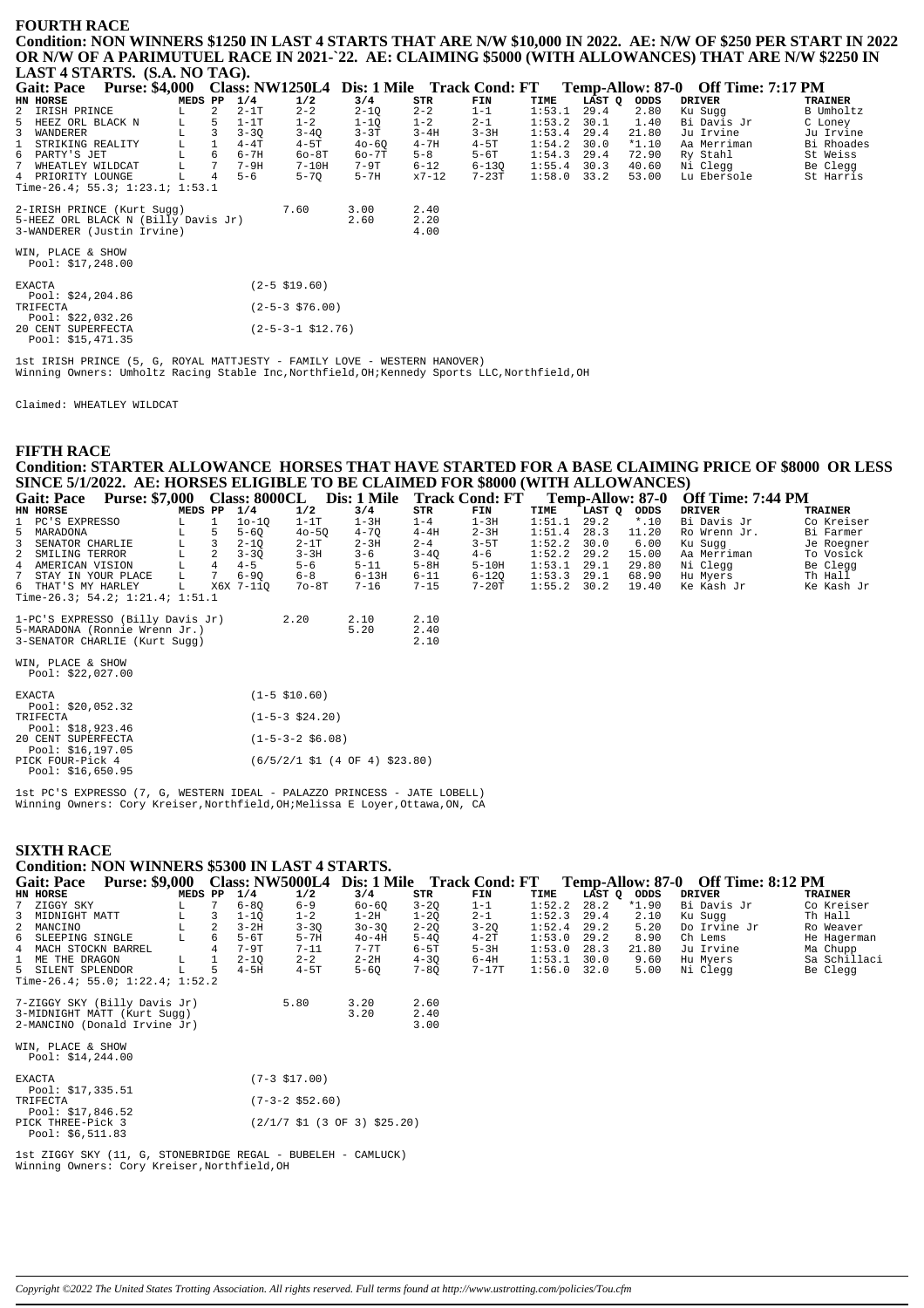| <b>SEVENTH RACE</b>                                                                       |                                                           |         |                |          |                   |              |                      |          |        |        |         |                                    |                |
|-------------------------------------------------------------------------------------------|-----------------------------------------------------------|---------|----------------|----------|-------------------|--------------|----------------------|----------|--------|--------|---------|------------------------------------|----------------|
| Condition: NON WINNERS \$1250 IN LAST 4 STARTS THAT ARE N/W \$10,000 IN 2022.             |                                                           |         |                |          |                   |              |                      |          |        |        |         |                                    |                |
| <b>Gait: Pace</b>                                                                         | Purse: \$4,000 Class: NW1250L4 Dis: 1 Mile Track Cond: FT |         |                |          |                   |              |                      |          |        |        |         | Temp-Allow: 87-0 Off Time: 8:40 PM |                |
| HN HORSE                                                                                  |                                                           | MEDS PP |                | 1/4      | 1/2               | 3/4          | STR                  | FIN      | TIME   | LAST Q | ODDS    | <b>DRIVER</b>                      | <b>TRAINER</b> |
| 4 VILLE VALO                                                                              |                                                           |         | $\overline{4}$ | $2 - 10$ | $2 - 1Q$          | $2-1H$       | $2-H$                | $1-T$    | 1:53.3 | 28.3   | 2.00    | Aa Merriman                        | To Vosick      |
| THINK BIGGER<br>5                                                                         |                                                           | L       | 5              | $1 - 10$ | $1 - 10$          | $1-1H$       | $1-H$                | $2-T$    | 1:53.4 | 29.0   | $*1.00$ | Ry Stahl                           | Su Stockwell   |
| OUT WIT                                                                                   |                                                           |         |                | $3 - 3$  | $3-2T$            | $3 - 3$      | $3 - 3$              | $3 - 4T$ | 1:54.3 | 29.1   | 10.00   | Ke Kash Jr                         | Th Hall        |
| HEARTLAND DESIRE<br>2                                                                     |                                                           |         |                | $4 - 5$  | $5 - 4Q$          | $4-4T$       | $4 - 6$              | $4 - 5Q$ | 1:54.3 | 28.4   | 40.90   | Ku Sugg                            | Ja Horvath Jr  |
| 8<br>MCPUNK                                                                               |                                                           |         |                | $8-10H$  | $8-6T$            | $6-6H$       | $5 - 8$              | $5 - 6Q$ | 1:54.4 | 28.4   | 13.00   | Bi Davis Jr                        | St Harris      |
| SPEAKING OUT                                                                              |                                                           |         |                | $5 - 6Q$ | $40-4Q$           | $8o-7H$      | $8 - 9$              | $6 - 7T$ | 1:55.1 | 29.0   | 5.90    | Hu Myers                           | Am Wengerd     |
| DIFFERENCE MAKER                                                                          |                                                           | L       | 7              | $7 - 9$  | $6-5H$            | $50 - 5T$    | $6 - 8$              | $7 - 8Q$ | 1:55.1 | 29.1   | 37.40   | Ro Wrenn Jr.                       | Ma Sundstrom   |
| 6 ALLIEVERDREAMEDOF                                                                       |                                                           |         | 6              | $6 - 7T$ | $70 - 5H$         | $700 - 7$    | $7 - 8$              | $8-8H$   | 1:55.1 | 29.0   | 24.00   | Ja Baird                           | Be Clegg       |
| Time-27.2; $56.2; 1:24.4; 1:53.3$                                                         |                                                           |         |                |          |                   |              |                      |          |        |        |         |                                    |                |
| 4-VILLE VALO (Aaron Merriman)<br>5-THINK BIGGER (Ryan Stahl)<br>1-OUT WIT (Keith Kash Jr) |                                                           |         |                |          | 6.00              | 2.40<br>2.40 | 2.20<br>2.10<br>3.00 |          |        |        |         |                                    |                |
| WIN, PLACE & SHOW<br>Pool: \$13,276.00                                                    |                                                           |         |                |          |                   |              |                      |          |        |        |         |                                    |                |
| <b>EXACTA</b><br>Pool: $$20,562.14$                                                       |                                                           |         |                |          | $(4-5 \; $10.60)$ |              |                      |          |        |        |         |                                    |                |
| TRIFECTA<br>Pool: $$16,186.70$                                                            |                                                           |         |                |          | $(4-5-1$ \$36.40) |              |                      |          |        |        |         |                                    |                |
| $(4-5-1-2$ \$33.52)<br>20 CENT SUPERFECTA<br>Pool: \$11,499.57                            |                                                           |         |                |          |                   |              |                      |          |        |        |         |                                    |                |

1st VILLE VALO (9, G, REAL DESIRE - PLEASANTVILLE - DIE LAUGHING) Winning Owners: Tommy E Vosick,Mineral City,OH

# **EIGHTH RACE Condition: NON WINNERS 1 PARI-MUTUEL RACE OR \$10,000 LIFETIME. AE: N/W 2 PM RACES OR \$20,000 LIFETIME. CLAIMING PRICE \$10,000 (WITH ALLOWANCES). (STARTER ALLOWANCE SINCE 5/1/2022 - NO TAG).**

|                               |                                                                                                                                                                           |                                                        |                                                                             | 1/2                                                   | 3/4                           | STR                  | FIN         | TIME                   |                       | ODDS                                                                                          |                                            | <b>TRAINER</b>                                                                                                                                                                              |
|-------------------------------|---------------------------------------------------------------------------------------------------------------------------------------------------------------------------|--------------------------------------------------------|-----------------------------------------------------------------------------|-------------------------------------------------------|-------------------------------|----------------------|-------------|------------------------|-----------------------|-----------------------------------------------------------------------------------------------|--------------------------------------------|---------------------------------------------------------------------------------------------------------------------------------------------------------------------------------------------|
|                               |                                                                                                                                                                           |                                                        | $1 - 1$                                                                     | $10 - 10$                                             | $1-2H$                        | $1 - 20$             | $1 - 20$    |                        | 28.3                  | $*$ .30                                                                                       |                                            | Wi Webb                                                                                                                                                                                     |
|                               | ш.                                                                                                                                                                        |                                                        | $20 - 1$                                                                    | $2 - 10$                                              | $2-2H$                        | $2 - 20$             | $2 - 20$    |                        | 28.3                  | 4.40                                                                                          |                                            | To Luther                                                                                                                                                                                   |
|                               |                                                                                                                                                                           | 4                                                      | $3-1T$                                                                      | $3 - 3$                                               | $4-4T$                        | $3 - 4T$             | $3-5H$      |                        | 28.3                  |                                                                                               |                                            | An Nared                                                                                                                                                                                    |
|                               | L                                                                                                                                                                         | 6                                                      | $4-3H$                                                                      | $4 - 40$                                              | $5-4T$                        | $4 - 6T$             | $4 - 7H$    |                        | 29.0                  |                                                                                               |                                            | B Umholtz                                                                                                                                                                                   |
|                               | L                                                                                                                                                                         |                                                        | $8 - 130$                                                                   | $8-11T$                                               | $80 - 90$                     | $7 - 11$             | $5-7H$      |                        | 28.1                  | 38.30                                                                                         |                                            | Cr Stein                                                                                                                                                                                    |
|                               |                                                                                                                                                                           | ſ9.                                                    | $6 - 9$                                                                     | $50-7T$                                               | $3o-4H$                       | $5-8T$               | $6 - 7H$    |                        | 29.1                  | 22.30                                                                                         |                                            | Je Millner                                                                                                                                                                                  |
|                               |                                                                                                                                                                           | 8                                                      | $9 - 150$                                                                   | $9 - 140$                                             | $900 - 10T$                   |                      | 7-9T        |                        | 28.2                  | 9.20                                                                                          |                                            | Se Mapes                                                                                                                                                                                    |
|                               |                                                                                                                                                                           | 5                                                      | $7 - 11$                                                                    | $7 - 100$                                             | 60-7T                         | $6 - 10$             | $8 - 10$    |                        |                       |                                                                                               |                                            | Wi Webb                                                                                                                                                                                     |
|                               |                                                                                                                                                                           |                                                        | $5-7H$                                                                      | $6 - 80$                                              | $7 - 9$                       |                      | $9 - 15$    |                        | 29.4                  |                                                                                               |                                            | Am Mills                                                                                                                                                                                    |
|                               |                                                                                                                                                                           |                                                        |                                                                             |                                                       |                               |                      |             |                        |                       |                                                                                               |                                            |                                                                                                                                                                                             |
|                               |                                                                                                                                                                           |                                                        |                                                                             |                                                       | 2.20<br>3.60                  | 2.10<br>2.40<br>3.20 |             |                        |                       |                                                                                               |                                            |                                                                                                                                                                                             |
| <b>Gait: Pace</b><br>HN HORSE | 2 SURFINTHECANYON<br>1 BEACH BUM BOB<br>4 SOUTHWIND MEMPHIS<br>6 BROOKDALE JOEY<br>7 PELLEGRINI<br>9 SINGINTHESUNSHINE<br>8 HARDT HERO<br>5 SHADY JUSTICE<br>3 MIKI FLIER | <b>Purse: \$7,500</b><br>2-SURFINTHECANYON (Kurt Sugg) | Time-28.2; $56.2$ ; $1:25.4$ ; $1:54.2$<br>1-BEACH BUM BOB (Jason Thompson) | MEDS PP 1/4<br>4-SOUTHWIND MEMPHIS (Ronnie Wrenn Jr.) | <b>Class: NW1PMCD</b><br>2.60 |                      | Dis: 1 Mile | $8 - 120$<br>$9 - 14T$ | <b>Track Cond: FT</b> | 1:54.2<br>1:54.4<br>1:55.2<br>1:55.4<br>1:55.4<br>1:55.4<br>1:56.2<br>$1:56.2$ 29.0<br>1:57.2 | LAST O<br>10.90<br>33.30<br>48.90<br>49.40 | <b>Off Time: 9:04 PM</b><br>Temp-Allow: 87-0<br><b>DRIVER</b><br>Ku Sugg<br>Ja Thompson<br>Ro Wrenn Jr.<br>Aa Merriman<br>Ke Kash Jr<br>Bi Davis Jr<br>Ty Angus<br>Do Irvine Jr<br>Ry Stahl |

| WIN. PLACE & SHOW |                    |  |  |
|-------------------|--------------------|--|--|
|                   | Pool: $$28,804.00$ |  |  |

| <b>EXACTA</b>      | $(2-1$ \$7.40)                    |
|--------------------|-----------------------------------|
| Pool: \$37,211.57  |                                   |
| <b>TRIFECTA</b>    | $(2 - 1 - 4 \text{ } $32.40)$     |
| Pool: \$32,744.07  |                                   |
| 20 CENT SUPERFECTA | $(2 - 1 - 4 - 6 \text{ } $19.02)$ |
| Pool: \$19,071.53  |                                   |

1st SURFINTHECANYON (3, G, CANYON WIND - CRUISIN N SURFIN - YANKEE CRUISER) Winning Owners: D&K Stables, LLC,Hicksville,OH

## **NINTH RACE**

|                   | Condition: NON WINNERS \$2250 IN LAST 4 STARTS THAT ARE N/W \$20,000 IN 2022. |         |     |           |                           |                                            |           |           |        |        |         |                                    |                |
|-------------------|-------------------------------------------------------------------------------|---------|-----|-----------|---------------------------|--------------------------------------------|-----------|-----------|--------|--------|---------|------------------------------------|----------------|
| <b>Gait: Trot</b> | <b>Purse: \$5,000</b>                                                         |         |     |           |                           | Class: NW2250L4 Dis: 1 Mile Track Cond: FT |           |           |        |        |         | Temp-Allow: 84-0 Off Time: 9:27 PM |                |
| HN HORSE          |                                                                               | MEDS PP |     | 1/4       | 1/2                       | 3/4                                        | STR       | FIN       | TIME   | LAST Q | ODDS    | <b>DRIVER</b>                      | <b>TRAINER</b> |
| 7 TOOTIE          |                                                                               | L.      | 7   | $5 - 7$   | $10 - 1$                  | $1-2H$                                     | $1 - 2$   | 1-H       | 1:55.0 | 29.4   | $*1.10$ | Ku Sugg                            | Ed Miller      |
| 6                 | GONNAWISHONASTAR                                                              | L       | 6   | $2 - 10$  | $3-2H$                    | $2o-2H$                                    | $2 - 2$   | $2-H$     | 1:55.0 | 29.2   | 6.30    | Aa Merriman                        | Ji Smith       |
| 5                 | SEVEN KNIGHTS                                                                 | L       | 5   | $4 - 50$  | $6-5H$                    | $5 - 50$                                   | $5 - 50$  | $3-H$     | 1:55.0 | 28.4   | 16.10   | Ry Stahl                           | St Cross       |
| 2                 | SWAN BEFORE ALL                                                               | L       | 2   | $3 - 3T$  | $4 - 4$                   | $40 - 40$                                  | $3 - 4$   | $4-1H$    | 1:55.1 | 29.1   | 6.40    | Ch Lems                            | Ma Chupp       |
| 4                 | INFINITI AS                                                                   |         |     | $8 - 13$  | $8 - 7Q$                  | $8 - 8$                                    | $6 - 80$  | $5 - 4Q$  | 1:55.4 | 29.0   | 8.80    | Ma Headworth                       | Ma Headworth   |
| 3                 | MY COUSIN EILEEN                                                              | L       | 3   | $1 - 1Q$  | $2 - 1$                   | $3-2T$                                     | $4 - 5$   | $6-4H$    | 1:55.4 | 30.0   | 3.40    | Ro Wrenn Jr.                       | Da Walski      |
| 8                 | EVERYROSEHASATHORN                                                            | L       | 8   | $9 - 14H$ | $9 - 90$                  | $90 - 90$                                  | $8 - 11$  | $7 - 8$   | 1:56.3 | 29.3   | 26.40   | Hu Myers                           | Da Myers       |
| 9<br>MESMERIZED   |                                                                               | L       | ſ9. | $7-10H$   | $7o-5H$                   | $700 - 7H$                                 | $7 - 100$ | $8 - 8Q$  | 1:56.3 | 30.0   | 37.00   | Bi Davis Jr                        | B Umholtz      |
|                   | 1 VALENTINE KIDD                                                              | L       |     | $6 - 9$   | $50 - 4$                  | 60-70                                      | $9 - 14$  | $9 - 25Q$ | 2:00.0 | 33.2   | 27.10   | Lu Ebersole                        | Lu Ebersole    |
|                   | Time-27.0; 56.4; $1:25.1; 1:55.0$                                             |         |     |           |                           |                                            |           |           |        |        |         |                                    |                |
|                   | 7-TOOTIE (Kurt Sugg)                                                          |         |     |           | 4.20                      | 3.20                                       | 2.40      |           |        |        |         |                                    |                |
|                   | 6-GONNAWISHONASTAR (Aaron Merriman)                                           |         |     |           |                           | 4.60                                       | 3.80      |           |        |        |         |                                    |                |
|                   | 5-SEVEN KNIGHTS (Ryan Stahl)                                                  |         |     |           |                           |                                            | 6.80      |           |        |        |         |                                    |                |
|                   |                                                                               |         |     |           |                           |                                            |           |           |        |        |         |                                    |                |
|                   | WIN, PLACE & SHOW                                                             |         |     |           |                           |                                            |           |           |        |        |         |                                    |                |
|                   | Pool: $$22,014.00$                                                            |         |     |           |                           |                                            |           |           |        |        |         |                                    |                |
|                   |                                                                               |         |     |           |                           |                                            |           |           |        |        |         |                                    |                |
| <b>EXACTA</b>     |                                                                               |         |     |           | $(7-6$ \$19.00)           |                                            |           |           |        |        |         |                                    |                |
|                   | Pool: \$26,129.39                                                             |         |     |           |                           |                                            |           |           |        |        |         |                                    |                |
| <b>TRATA</b>      |                                                                               |         |     |           | $17C$ $C$ $F$ $132$ $201$ |                                            |           |           |        |        |         |                                    |                |

Pool: \$26,129.39 TRIFECTA (7-6-5 \$132.20) Pool: \$22,009.96 20 CENT SUPERFECTA (7-6-5-2 \$74.52) Pool: \$14,948.09

1st TOOTIE (5, M, UNCLE PETER - GLIDEMYWAY - CONWAY HALL) Winning Owners: Ashley R Dunn,Polk,OH;Jamie Miller,Millersburg,OH;Edward J Miller,Polk,OH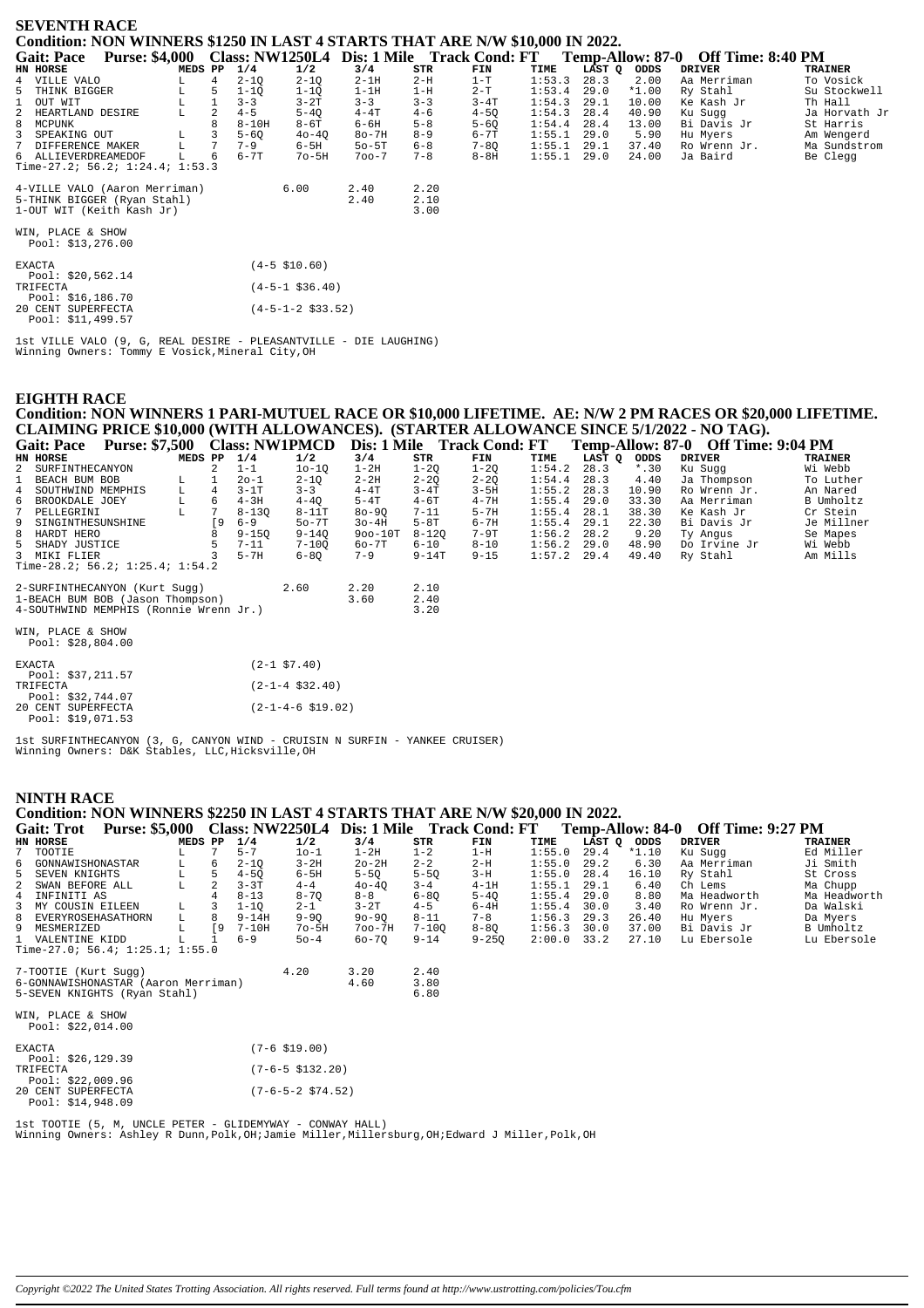# **TENTH RACE** Condition: STARTER ALLOWANCE HORSES THAT HAVE STARTED FOR A BASE CLAIMING PRICE OF \$6000 OR LESS SINCE 5/1/2022. AE: HORSES ELIGIBLE TO BE CLAIMED FOR \$6000 (WITH ALLOWANCES).

| <b>Purse: \$5,000</b><br><b>Gait: Pace</b> |                | <b>Class: 6000CL</b> |                      | Dis: 1 Mile |           | <b>Track Cond: FT</b> |               |        | Temp-Allow: 84-0 | <b>Off Time: 10:00 PM</b> |                |
|--------------------------------------------|----------------|----------------------|----------------------|-------------|-----------|-----------------------|---------------|--------|------------------|---------------------------|----------------|
| <b>HN HORSE</b>                            | MEDS PP        | 1/4                  | 1/2                  | 3/4         | STR       | FIN                   | TIME          | LAST Q | ODDS             | <b>DRIVER</b>             | <b>TRAINER</b> |
| 2 IN COMMANDO                              | $\mathcal{L}$  | $1 - 10$             | $1-1H$               | $1 - 4$     | $1 - 5$   | $1-5T$                | 1:51.4        | 28.3   | $*$ .60          | Aa Merriman               | Jo Yoder       |
| 4 THE GREAT I AM<br>L                      | $\overline{4}$ | $3-2T$               | $3 - 3Q$             | $20 - 4$    | $2 - 5$   | $2 - 5T$              | 1:53.0        | 29.0   | 21.30            | Ku Sugg                   | Bi Farmer      |
| 3<br>LEXINGTON AVENUE<br>L                 |                | $4 - 4$              | $4-4T$               | $40-6H$     | $3 - 8$   | $3-9H$                | 1:53.3        | 29.1   | 32.20            | Ry Stahl                  | Je Millner     |
| 8 TEGGERS HANOVER<br>L.                    | 8              | $8-10H$              | $7o-7T$              | $50-10H$    | $4 - 10$  | $4 - 100$             | 1:53.4        | 28.3   | 52.00            | Bi Davis Jr               | Co Kreiser     |
| 5 KELLY D                                  | 5              | $2 - 10$             | $2-1H$               | $3-5H$      | $5 - 11$  | $5-15T$               | 1:55.0        | 30.4   | 1.50             | Hu Myers                  | De Santantonio |
| 6 WAL FINEST                               | 6              | $6 - 70$             | $8-9Q$               | $70 - 130$  | $6 - 13H$ | $6-15T$               | 1:55.0        | 29.1   | 41.00            | Ni Clegg                  | Be Clegg       |
| 7<br>ROCKNROLL WILDCATS<br>L               |                | 7-8T                 | $50 - 60$            | $6 - 12$    | $7 - 16H$ | $7-21H$               | 1:56.0        | 30.2   | 12.20            | Ch Lems                   | Bi Rhoades     |
| 1 STARTIN SOMETHING<br>T.                  |                | $5-5H$               | $6 - 70$             | $8-15T$     | $8 - 22H$ | $8 - 31$              | $1:58.0$ 31.3 |        | 69.20            | An Lake                   | To Vosick      |
| Time-26.4; 55.2; 1:23.1; 1:51.4            |                |                      |                      |             |           |                       |               |        |                  |                           |                |
| 2-IN COMMANDO (Aaron Merriman)             |                |                      | 3.20                 | 2.20        | 2.40      |                       |               |        |                  |                           |                |
| 4-THE GREAT I AM (Kurt Sugg)               |                |                      |                      | 12.00       | 8.80      |                       |               |        |                  |                           |                |
| 3-LEXINGTON AVENUE (Ryan Stahl)            |                |                      |                      |             | 8.00      |                       |               |        |                  |                           |                |
| WIN, PLACE & SHOW                          |                |                      |                      |             |           |                       |               |        |                  |                           |                |
| Pool: \$27,699.00                          |                |                      |                      |             |           |                       |               |        |                  |                           |                |
| EXACTA                                     |                | $(2-4$ \$32.20)      |                      |             |           |                       |               |        |                  |                           |                |
| Pool: \$40,473.22                          |                |                      |                      |             |           |                       |               |        |                  |                           |                |
| TRIFECTA                                   |                |                      | $(2-4-3 \; $131.00)$ |             |           |                       |               |        |                  |                           |                |
| Pool: \$50,493.14                          |                |                      |                      |             |           |                       |               |        |                  |                           |                |
| 20 CENT SUPERFECTA                         |                |                      | $(2-4-3-8$ \$68.52)  |             |           |                       |               |        |                  |                           |                |
| Decl: 021 212 72                           |                |                      |                      |             |           |                       |               |        |                  |                           |                |

Pool: \$31,212.73<br>PICK FIVE-Pick 5  $(7/4/2/7/2$  \$1 (5 OF 5) \$54.70) Pool: \$7,546.71

1st IN COMMANDO (13, G, CAMLUCK - LINGERIE - ABERCROMBIE)<br>Winning Owners: Dawnelle Mock, Houston, PA

#### Condition: GUARANTEED \$10,000 PICK 4 STARTS HERE NON WINNERS 4 PARI-MUTUEL RACES OR \$30,000 LIFETIME. Gait: Pace Purse: \$9.800 Class: NW4PMCD Dis: 1 Mile Track Cond: FT Temp-Allow: 80-0 Off Time: 10:21 PM

| Udil. I acc | $\blacksquare$ ulst. \$7,000 \class. $\blacksquare$ |         |     |           |           |           |          | Dis. I MIRE ITACK COMM. FI |               |      |             | TUMP-ANOW. OU-V UR THING. IV.21 I M |                 |
|-------------|-----------------------------------------------------|---------|-----|-----------|-----------|-----------|----------|----------------------------|---------------|------|-------------|-------------------------------------|-----------------|
| HN HORSE    |                                                     | MEDS PP |     | 1/4       | 1/2       | 3/4       | STR      | FIN                        | TIME          |      | LAST Q ODDS | DRIVER                              | TRAINER         |
|             | 4 REAL VISION                                       |         |     | $2 - 10$  | $3 - 10$  | $3 - 10$  | $2 - 10$ | $1-2H$                     | 1:54.1        | 29.0 | *1.20       | Aa Merriman                         | Me Byler        |
|             | 3 AND I OUOTE                                       |         |     | $1 - 10$  | $1-T$     | $1 - 10$  | $1 - 10$ | $2 - 2H$                   | 1:54.3        | 29.3 | 7.30        | Ke Kash Jr                          | Ke Kash Jr      |
|             | 9 PIKE ROCK                                         |         | - 9 | 6-6H      | $40 - 20$ | $40-2T$   | $3 - 3$  | $3 - 4$                    | 1:55.0        | 29.2 | 5.60        | Bi Davis Jr                         | Co Kreiser      |
|             | 2 ESAI HANOVER                                      |         | 2   | $3 - 2H$  | $5 - 3$   | $5 - 3$   | $4 - 30$ | $4 - 4T$                   | 1:55.1        | 29.3 | 31.00       | Ch Lems                             | Ro Krenitsky Jr |
|             | 5 ALL IN JEST                                       | L       |     | $7 - 7$ T | $8 - 6$   | $8o-5H$   | $8 - 7$  | $5 - 5$                    | 1:55.1        | 29.1 | 19.90       | Lu Ebersole                         | Je Millner      |
|             | 7 KEYSTONE CATALYST                                 | L       |     | $4 - 3T$  | $2o-T$    | $20 - 10$ | $5-3H$   | $6 - 50$                   | $1:55.1$ 30.0 |      | 4.90        | Gr Grismore                         | Sa Schillaci    |
|             | 1 DUSTUP HANOVER                                    | L       |     | $5 - 50$  | $7 - 4H$  | $7-4T$    | $6 - 5$  | $7-5T$                     | $1:55.2$ 29.2 |      | 9.60        | Ro Wrenn Jr.                        | Ja Day          |
|             | 6 DAKOTA PEARL                                      |         |     | $8 - 90$  | $60-4H$   | $60 - 4$  | $7-5H$   | $8-7T$                     | $1:55.4$ 30.0 |      | 5.60        | Ku Sugg                             | Ed Miller       |
|             | 8 BETTERLUVTOROCK                                   |         |     | $9-10H$   | $9 - 8$   | $9 - 6T$  | $9 - 7$  | $9 - 100$                  | $1:56.1$ 29.4 |      | 71.80       | Hu Myers                            | Jo Wengerd      |
|             | Time-27.3; 56.3; 1:25.0; 1:54.1                     |         |     |           |           |           |          |                            |               |      |             |                                     |                 |
|             |                                                     |         |     |           |           |           |          |                            |               |      |             |                                     |                 |
|             | 4-REAL VISION (Aaron Merriman)                      |         |     |           | 4.40      | 3.40      | 2.40     |                            |               |      |             |                                     |                 |
|             | 3-AND I OUOTE (Keith Kash Jr)                       |         |     |           |           | 5.60      | 3.20     |                            |               |      |             |                                     |                 |
|             | 9-PIKE ROCK (Billy Davis Jr)                        |         |     |           |           |           | 4.00     |                            |               |      |             |                                     |                 |
|             | WIN, PLACE & SHOW                                   |         |     |           |           |           |          |                            |               |      |             |                                     |                 |
|             |                                                     |         |     |           |           |           |          |                            |               |      |             |                                     |                 |

| Pool: $$20,672.00$                     |                                                                           |
|----------------------------------------|---------------------------------------------------------------------------|
| <b>EXACTA</b>                          | $(4-3 \; $17.40)$                                                         |
| Pool: $$24,236.48$                     |                                                                           |
| TRIFECTA                               | $(4-3-9 \text{ }591.00)$                                                  |
| Pool: $$25,423.91$                     |                                                                           |
| PICK THREE-Pick 3<br>Pool: $$8.468.17$ | $(7/2/4 \text{ } $1 \text{ } (3 \text{ } 0F \text{ } 3) \text{ } $12.10)$ |

1st REAL VISION (5, G, BIGRISK - REALLY DAWLING - I AM A FOOL)<br>Winning Owners: Melvin J Byler, Salesville, OH

#### **TWELFTH RACE**

**ELEVENTH RACE** 

| Condition: NON WINNERS 4 PARI-MUTUEL RACES OR \$30,000 LIFETIME. AE: N/W 6 PM RACES OR \$40,000 LIFETIME. |         |                |           |                      |            |           |           |        |        |         |               |                |
|-----------------------------------------------------------------------------------------------------------|---------|----------------|-----------|----------------------|------------|-----------|-----------|--------|--------|---------|---------------|----------------|
| CLAIMING PRICE \$20,000 (WITH ALLOWANCES). (STARTER ALLOWANCE SINCE 5/1/2022 - NO TAG).                   |         |                |           |                      |            |           |           |        |        |         |               |                |
| Gait: Pace Purse: \$9,800 Class: NW4PMCD Dis: 1 Mile Track Cond: FT Temp-Allow: 80-0 Off Time: 10:48 PM   |         |                |           |                      |            |           |           |        |        |         |               |                |
| HN HORSE                                                                                                  | MEDS PP |                | 1/4       | 1/2                  | 3/4        | STR       | FIN       | TIME   | LAST O | ODDS    | <b>DRIVER</b> | <b>TRAINER</b> |
| STELLAR BLUE CHIP<br>4                                                                                    | L.      | $\overline{4}$ | $3 - 4$   | $3 - 3H$             | $10-NS$    | $1-T$     | $1-H$     | 1:53.1 | 28.0   | $*$ .30 | Ro Wrenn Jr.  | Sa Schillaci   |
| JET STREAM                                                                                                |         |                | $1-1T$    | $1-1H$               | $2-NS$     | $2-T$     | $2-H$     | 1:53.1 | 28.0   | 10.90   | Aa Merriman   | Da Shetler     |
| $\mathbf{1}$<br>GIMME SUNSHINE                                                                            | L       | $\mathbf{1}$   | $2-1T$    | $2-1H$               | $3 - 2$    | $3 - 2H$  | $3 - 4H$  | 1:54.0 | 28.2   | 3.10    | Bi Davis Jr   | Co Kreiser     |
| 9<br>WIGGLEITJIM                                                                                          | L       | $\sqrt{9}$     | $4-5T$    | $4 - 5$              | $4 - 5$    | $4 - 7H$  | $4-8H$    | 1:54.4 | 28.3   | 35.20   | Gr Grismore   | Da Walski      |
| 7<br>SMOOTH RACER                                                                                         |         | 7              | $8-12T$   | $8 - 8T$             | $7 - 8$    | $5 - 10$  | $5 - 11H$ | 1:55.2 | 28.3   | 57.00   | Hu Myers      | Ca Hollar      |
| 6 OLD TOWN ROAD                                                                                           |         | 6              | $7 - 110$ | $70 - 7T$            | $800 - 8T$ | 7-120     | $6 - 13$  | 1:55.4 | 28.4   | 16.50   | Ch Lems       | Ma Headworth   |
| 8<br>CHESCO                                                                                               |         |                | $9 - 14T$ | $9 - 110$            | $9-9T$     | $8ip-12H$ | $7 - 13$  | 1:55.4 | 28.3   | 74.10   | Ku Suqq       | Ed Miller      |
| 5<br>ONOITSMYMOTHERNLAW                                                                                   |         |                | $6-9T$    | $60 - 70$            | 60-70      | $9-13H$   | $8 - 140$ | 1:56.0 | 29.2   | 57.90   | An Lake       | Ri Zelenak     |
| 2 LUCKY LUDWIG                                                                                            |         |                | $5 - 8$   | $50 - 5T$            | $50 - 5T$  | $6 - 12$  | $9-15T$   | 1:56.2 | 30.0   | 35.00   | Ry Stahl      | Co Kreiser     |
| Time-28.0; 57.1; $1:25.1$ ; $1:53.1$                                                                      |         |                |           |                      |            |           |           |        |        |         |               |                |
| 4-STELLAR BLUE CHIP (Ronnie Wrenn Jr.)                                                                    |         |                |           | 2.60                 | 2.20       | 2.10      |           |        |        |         |               |                |
| 3-JET STREAM (Aaron Merriman)                                                                             |         |                |           |                      | 4.20       | 2.40      |           |        |        |         |               |                |
| 1-GIMME SUNSHINE (Billy Davis Jr)                                                                         |         |                |           |                      |            | 2.10      |           |        |        |         |               |                |
|                                                                                                           |         |                |           |                      |            |           |           |        |        |         |               |                |
| WIN, PLACE & SHOW                                                                                         |         |                |           |                      |            |           |           |        |        |         |               |                |
| Pool: \$16,791.00                                                                                         |         |                |           |                      |            |           |           |        |        |         |               |                |
|                                                                                                           |         |                |           |                      |            |           |           |        |        |         |               |                |
| <b>EXACTA</b>                                                                                             |         |                |           | $(4-3$ \$15.20)      |            |           |           |        |        |         |               |                |
| Pool: $$21,022.50$                                                                                        |         |                |           |                      |            |           |           |        |        |         |               |                |
| TRIFECTA                                                                                                  |         |                |           | $(4-3-1$ \$25.40)    |            |           |           |        |        |         |               |                |
| Pool: $$25,182.97$                                                                                        |         |                |           |                      |            |           |           |        |        |         |               |                |
| 20 CENT SUPERFECTA                                                                                        |         |                |           | $(4-3-1-9 \ $24.06)$ |            |           |           |        |        |         |               |                |
| Pool: \$17,424.23                                                                                         |         |                |           |                      |            |           |           |        |        |         |               |                |

lst STELLAR BLUE CHIP (4, G, ROLL WITH JOE - WITHOUT A DAUT - MACH THREE)<br>Winning Owners: Schillaci Stables LLC,Macedonia,OH;Sam Bova Racing LLC,Irving,NY